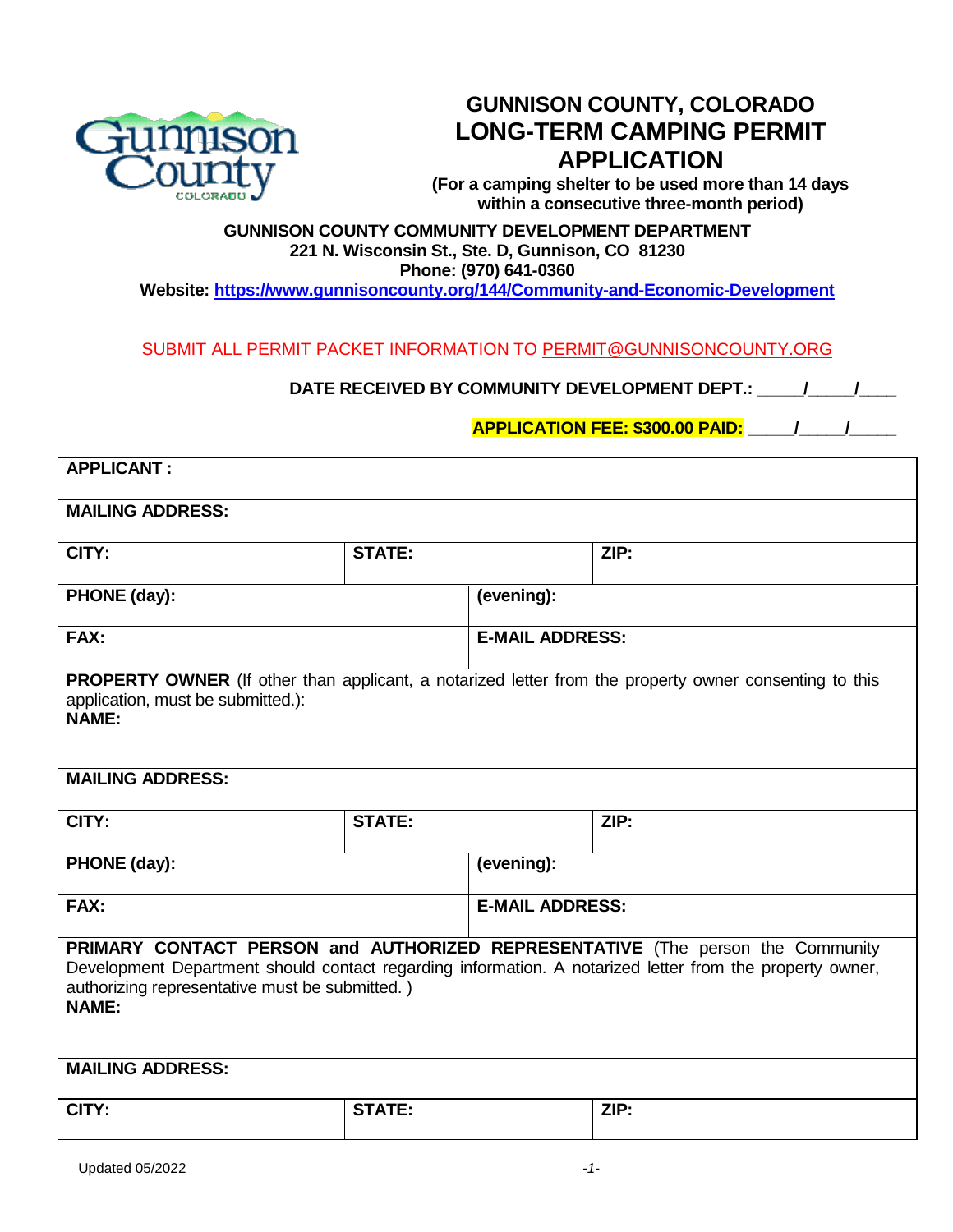| <b>PHONE (day):</b> | (evening):             |
|---------------------|------------------------|
| <b>FAX:</b>         | <b>E-MAIL ADDRESS:</b> |

**TYPE OF CAMPING SHELTER TO BE USED (describe recreational vehicle, tent, etc., include year, make and model of camper):**

**\_\_\_\_\_\_\_\_\_\_\_\_\_\_\_\_\_\_\_\_\_\_\_\_\_\_\_\_\_\_\_\_\_\_\_\_\_\_\_\_\_\_\_\_\_\_\_\_\_\_\_\_\_\_\_\_\_\_\_\_\_\_\_\_\_\_\_\_\_\_\_\_\_\_\_\_\_\_\_\_\_\_\_\_\_\_\_\_\_**

# **PROPERTY LOCATION and LEGAL DESCRIPTION OF PROPERTY:**

**Legal Description.** Cite lot and block or tract numbers, mining claim or homestead references; attach copy of deed and/or metes and bounds description(s).

### **\_\_\_\_\_ Property Address.**

**Common Description** (include mileage from highway or County road, or other recognized landmarks).

**ACCESS TO PROPERTY: All applicants are required to contact Gunnison County Public Works for a driveway access review.**

Are you planning on building a driveway  $\vert$   $\vert$  Yes  $\vert$  No

**ADJACENT LANDOWNERS.** List all landowners and land uses that are adjacent to the boundaries of the entire parcel on which the camping shelter will be operated, including all properties separated from the parcel by a road or would be adjacent if the road did not exist. The best-available, most current information of this listing of current owners is in the Gunnison County Assessor's Office:

| <b>ADJACENT OWNER</b><br><b>NAME</b> | <b>PARCEL LOCATION RELATIVE TO</b><br>THE PARCEL ON WHICH THE<br><b>CAMPING SHELTER WOULD BE</b><br><b>LOCATED</b> | <b>CURRENT LAND USE ON</b><br><b>ADJACENT PARCEL</b> |
|--------------------------------------|--------------------------------------------------------------------------------------------------------------------|------------------------------------------------------|
|                                      |                                                                                                                    |                                                      |
|                                      |                                                                                                                    |                                                      |
|                                      |                                                                                                                    |                                                      |
|                                      |                                                                                                                    |                                                      |
|                                      |                                                                                                                    |                                                      |
|                                      |                                                                                                                    |                                                      |

**SITE PLAN/LAYOUT. This is a drawing. All the listed information MUST be shown on the drawing.**  This can be a simple, hand-drawn layout, but it must be legible, clearly marked, drawn to scale, and signed and dated by the person who drew it.

\_\_\_\_\_ Include the parcel on which the camping shelter will be located

\_\_\_\_\_ Location of the camping shelter on the parcel

Identify names and actual land uses of adjacent landowners (including Forest Service and Bureau of Land Management lands). This includes properties that may be across a road, stream or river from your property.

\_\_\_\_\_ Locations of utilities (septic tanks, wells, electric, gas, telephone or cable lines) located on the property, and if they will serve the camping shelter.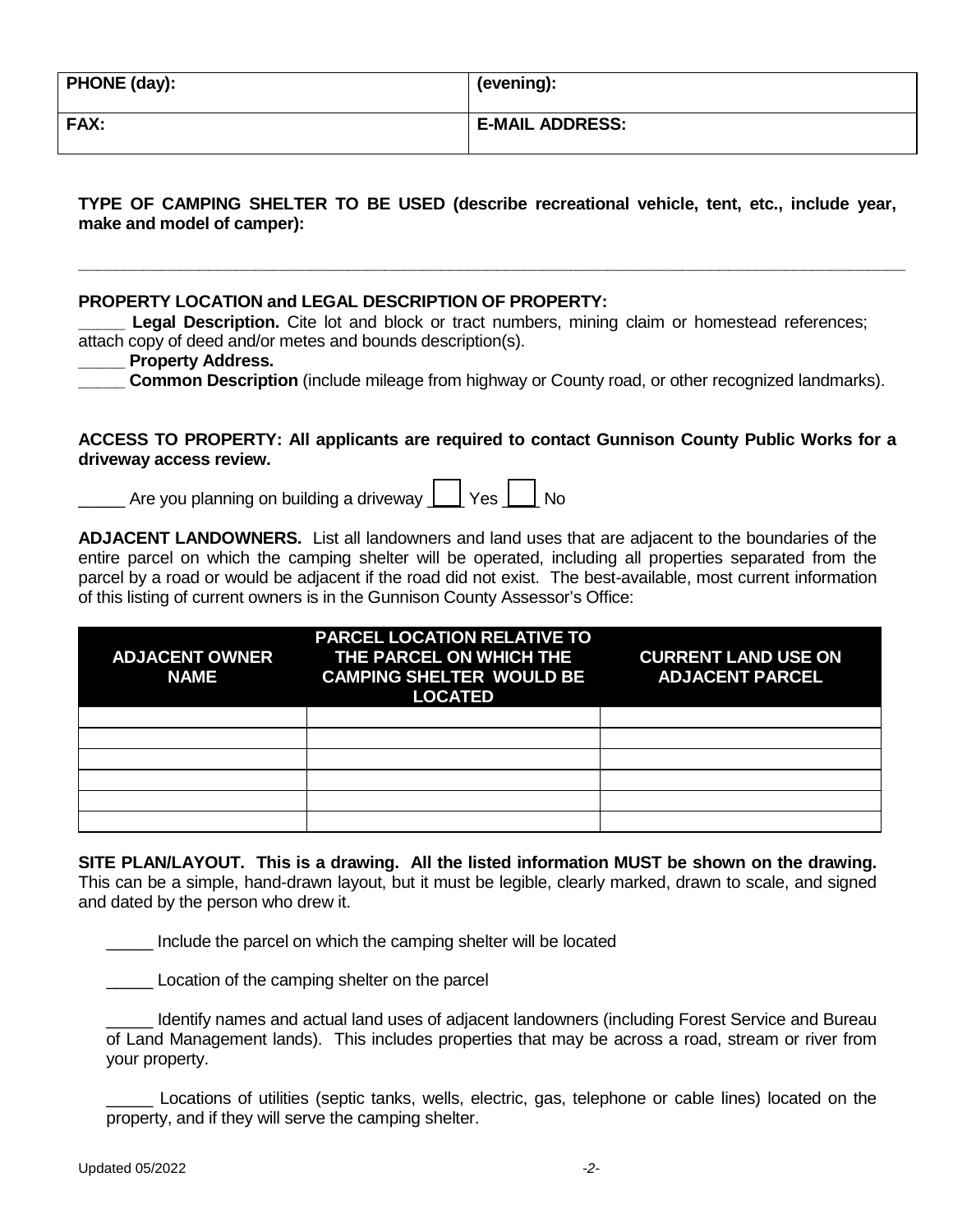Irrigation and drainage ditches

Locations of existing structures on the property

**VICINITY MAP:** The attached sample vicinity map can be used as a guide. The following are required to be included on a vicinity map:

**PROPERTY LOCATION:** Location of the property on a U.S. Geological Survey quadrangle map or on a recorded plat, if the proposed development is within an approved subdivision. Highlight the property location.

 **ROADS**: Any U.S., state highway and nearest County, Forest Service or Bureau of Land Management, and/or subdivision/private roads that cross or provide access to this business.

**TRASH.** Indicate how trash will be removed from the site and taken to the Gunnison County Landfill. If trash is to be removed by a commercial hauler, provide a letter from the hauler indicating that the service will be provided.

**SEWAGE DISPOSAL.** Contact the Gunnison County Environmental Health Office in the Community Development Department ((970) 641-5105) to discuss what kind of sewage/septage disposal system is required. Septage and other sewage or wastewater is required to be disposed of in compliance with the *Gunnison County Individual Sewage Disposal System Regulations*, and any other applicable County, state or federal standard or regulation. Compliance with those *Regulations* may require that a long-term individual sewage disposal system be installed and maintained on the parcel.

If dumping provide name and location of dump station and how often you will be dumping: